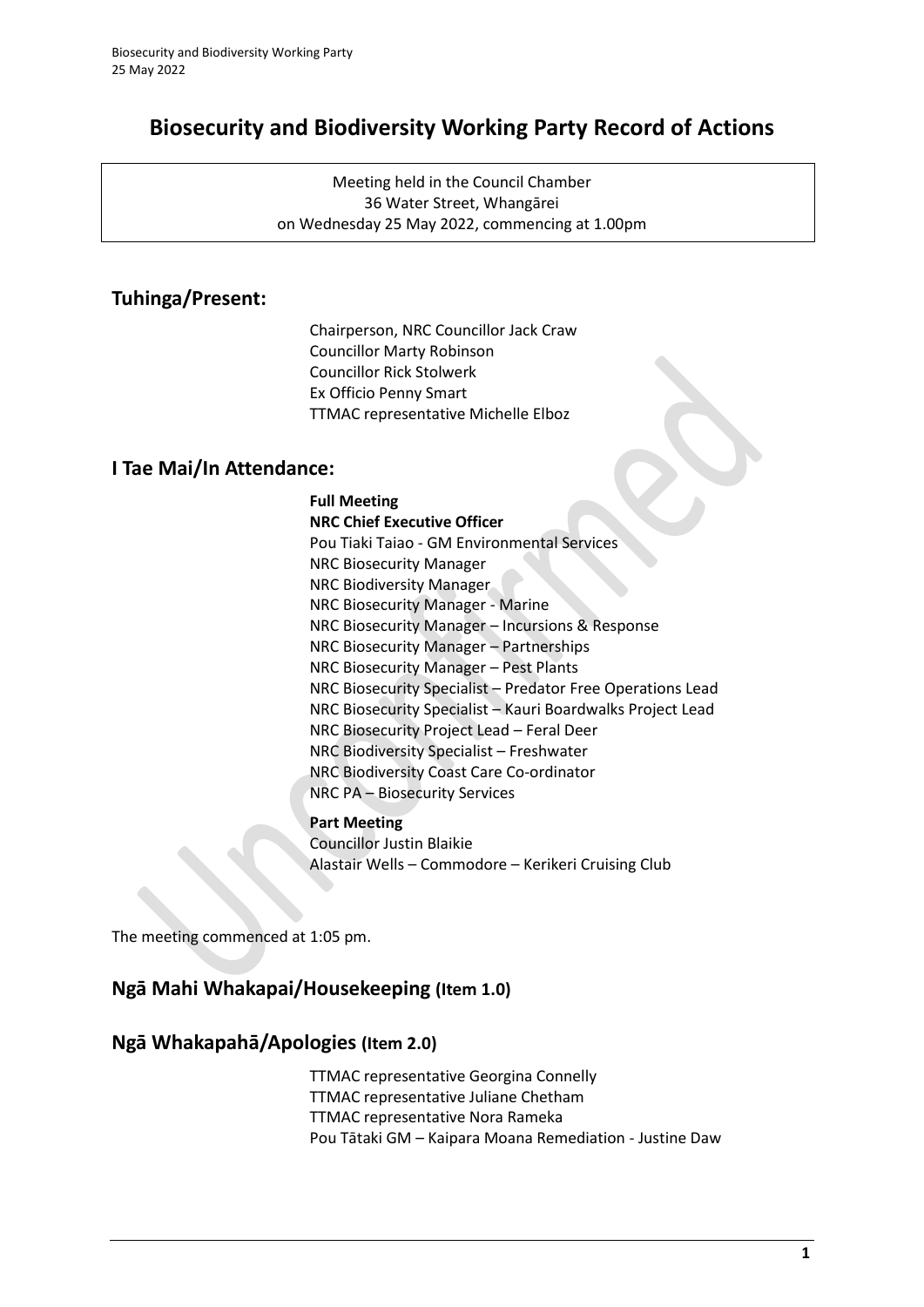Biosecurity and Biodiversity Working Party 25 May 2022

## **Record of Actions – 23 February 2022 (Item 4.1)**

**Presented by:** PA – Biosecurity Services

#### **Agreed action points:**

• No actions required

## **Receipt of Action Sheet - 23 February 2022 (Item 4.2)**

**Presented by:** PA – Biosecurity Services

#### **Agreed action points:**

All actions marked as complete

## **A report concerning tangata whenua involvement in PF2050 (Item 4.3)**

**Presented by:** NRC Biosecurity Manager

#### **Agreed action points:**

- Confirmed receipt of information, page 13 He Unaunahi o Te Ika Nui a Māui Report Final
- Confirmed receipt of information, page 49 Heī Tapiri He Unaunahi o Te Ika Nui a Māui Addendum

## **Biosecurity Operational Plan (Item 4.4)**

**Presented by:** NRC Biosecurity Manager

#### **Agreed action points:**

- That the report 'Draft Biosecurity Operational Plan' by Don McKenzie, Biosecurity Group Manager and Kathryn Lister, Biosecurity Partnerships Manager dated 25 May 2022, be received, page 51 – report received
	- That the Biosecurity and Biodiversity Working Party recommend the Draft Northland Regional Pest and Marine Pathway Operational Plan 2022–2023 be presented to council for approval, page 51 – recommendation supported

### **PF2050 Progress Update (Item 4.5)**

**Presented by:** NRC Biosecurity Specialist - Predator Free Operations Lead

#### **Agreed action points:**

- That the working party note the information, page 80 item noted
- That staff update with further progress at the next working party meeting, page 80 recommendation supported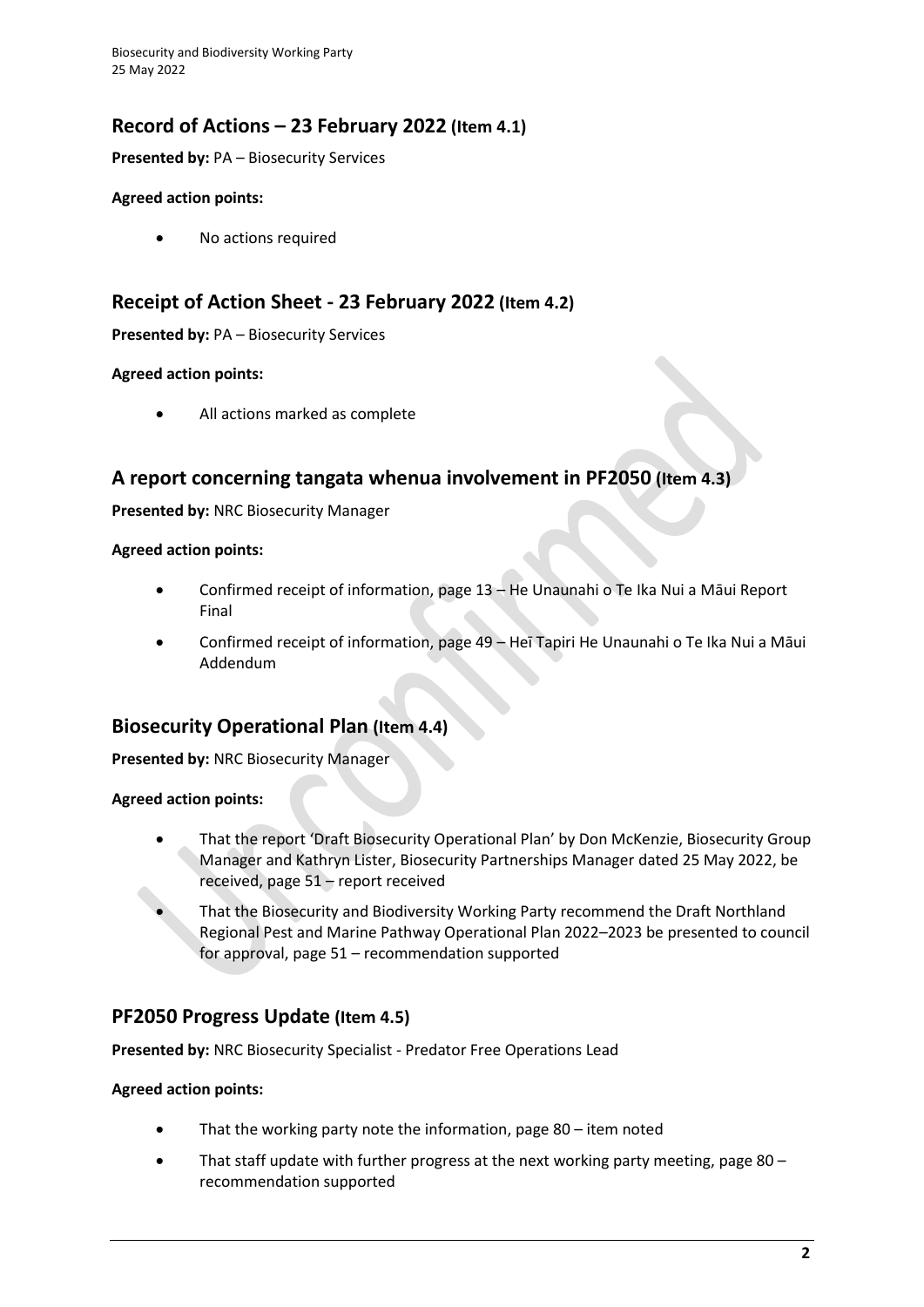## **Feral Deer (Item 4.6)**

**Presented by:** NRC Biosecurity Manager – Incursions and Response

#### **Agreed action points:**

- That the working party note the information contained in the report, page  $82 i$ tem noted
- Staff to update on further progress at a future working party meeting, page 82 recommendation supported

## **Progress on Road and Rail Plans with Agencies (Item 4.7)**

**Presented by:** NRC Biosecurity Manager – Pest Plants

#### **Agreed action points:**

- Working party note the content of this report, page 100 report noted
- Working party support the planned actions, page 100 recommendation supported

## **Kauri Protection and recent Biosecurity and Biodiversity incidents (Item 4.8)**

**Presented by:** NRC Biosecurity Specialist – Kauri Boardwalks Project Lead

#### **Agreed action points:**

• Verbal report – staff to provide an update at the next working party

### **FIF Dune Lakes programme and herbicide update (Item 4.9)**

**Presented by:** NRC Biodiversity Specialist - Freshwater

#### **Agreed action points:**

- FIF Dune Lakes programme and herbicide update, page 104 report received
- Staff report back on the outcomes from this next visit to the vegetation plots in six months' time, page 104 – recommendation supported

### **Update on Coast Care and dune monitoring programmes(Item 4.10)**

**Presented by:** NRC Biodiversity Coast Care Co-ordinator

#### **Agreed action points:**

Update on Coast Care and dune monitoring programmes, page 117 – report received